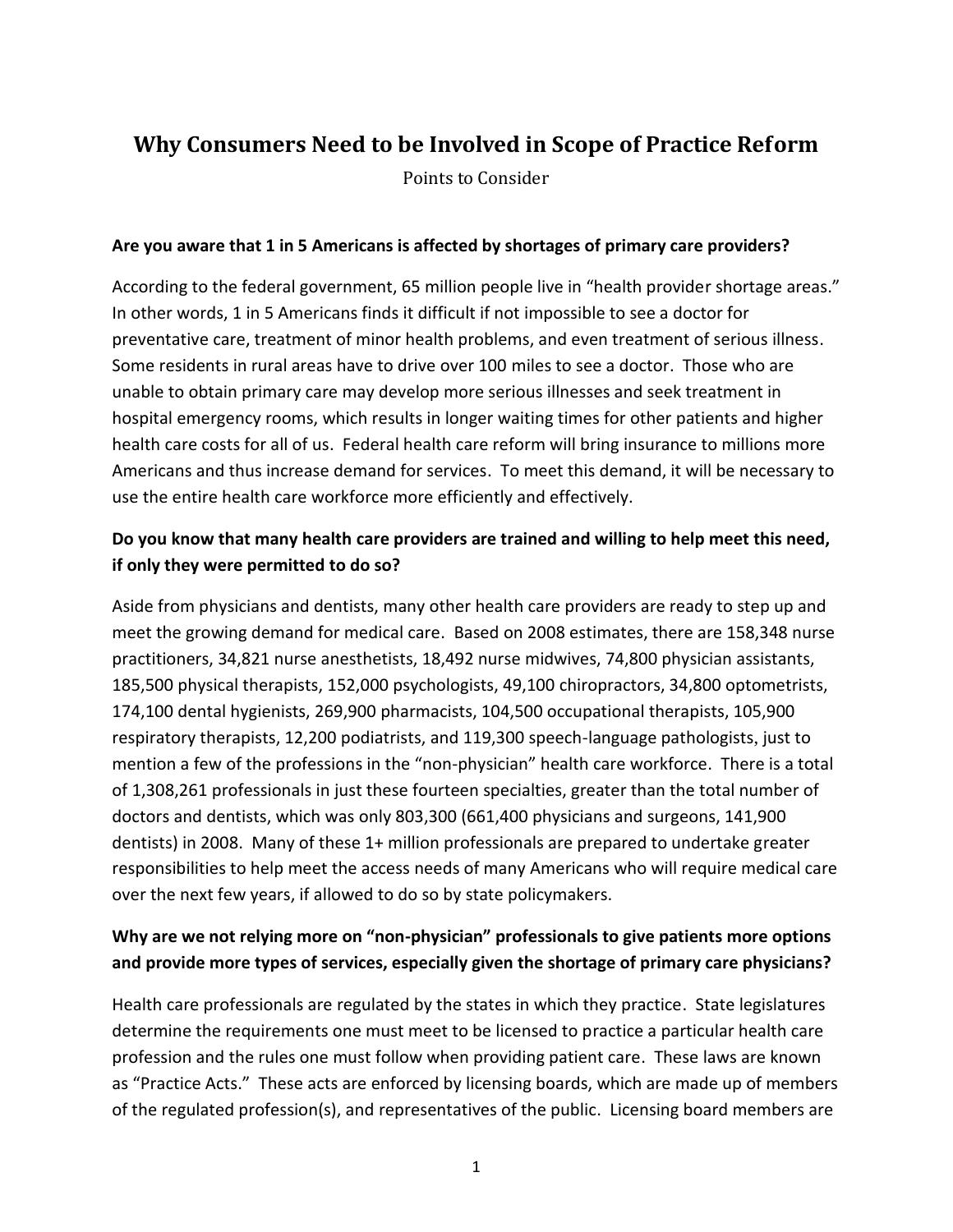typically appointed by the state governor. In addition to enforcing the practice act, licensing boards adopt rules and policies that spell out in more concrete terms the meaning of the practice act and other legislation enacted to govern the professions.

One important piece of legislation that health professional licensing boards are empowered to implement through rulemaking is Scope of Practice (SoP) laws that govern which professions can do what to whom, in what settings and under what circumstances. Originally these rules were designed to protect the public (so optometrists don't provide physical therapy, for example), but they have become outdated and are often unnecessarily restrictive, given changes in the education and training of non-physician providers and changes in thinking about the most sensible ways to deploy the health care workforce. Each health profession has a financial interest in how scope of practice laws are written both for their own profession and for professions considered competitors. As a result health professions invest heavily into lobbying state legislatures to make decisions favorable to them, and the state legislatures often make decisions based on which profession has the most effective lobbyists, rather than what is most consistent with the best interests of health care consumers.

### **Why would SoP laws prevent health professionals from being able to provide services that they are qualified to provide?**

As professions evolve and adopt new techniques and technologies education, training, and licensure requirements change accordingly. But SoP laws in many states have not kept up. For example, pharmacy practice has expanded to include much more than dispensing medications. Many pharmacists are currently trained in "disease management" of chronic conditions such as diabetes and heart conditions and other services, such as administering vaccines. Pharmacists also are skilled in recognizing the potential for unwanted adverse interactions between a patient's medications. Moreover, state and federal regulations require pharmacists to counsel patients on how to properly take medications and answer questions. State SoP laws either permit or restrict the ability of pharmacists to practice to the full extent of their training. That is, some states allow pharmacists to engage in disease management or administer flu shots and other states do not. Some states allow pharmacists to prescribe medications; others do not.

Another example involves dental hygiene. Some state SoP laws permit licensed dental hygienists to go to long-term care facilities to clean residents' teeth. Some states permit dental hygienists to practice independently in public dental clinics. However, most state SoP laws do not allow dental hygienists to practice outside of a dental office where the supervising dentist is physically present. It is hard to explain why dental hygienists are qualified to deliver services independently in one state but not another. It is also hard to understand why dental hygienists are permitted in some states to practice independently in a public clinic, but not in a long-term care facility, an outpatient center, or a retail mall.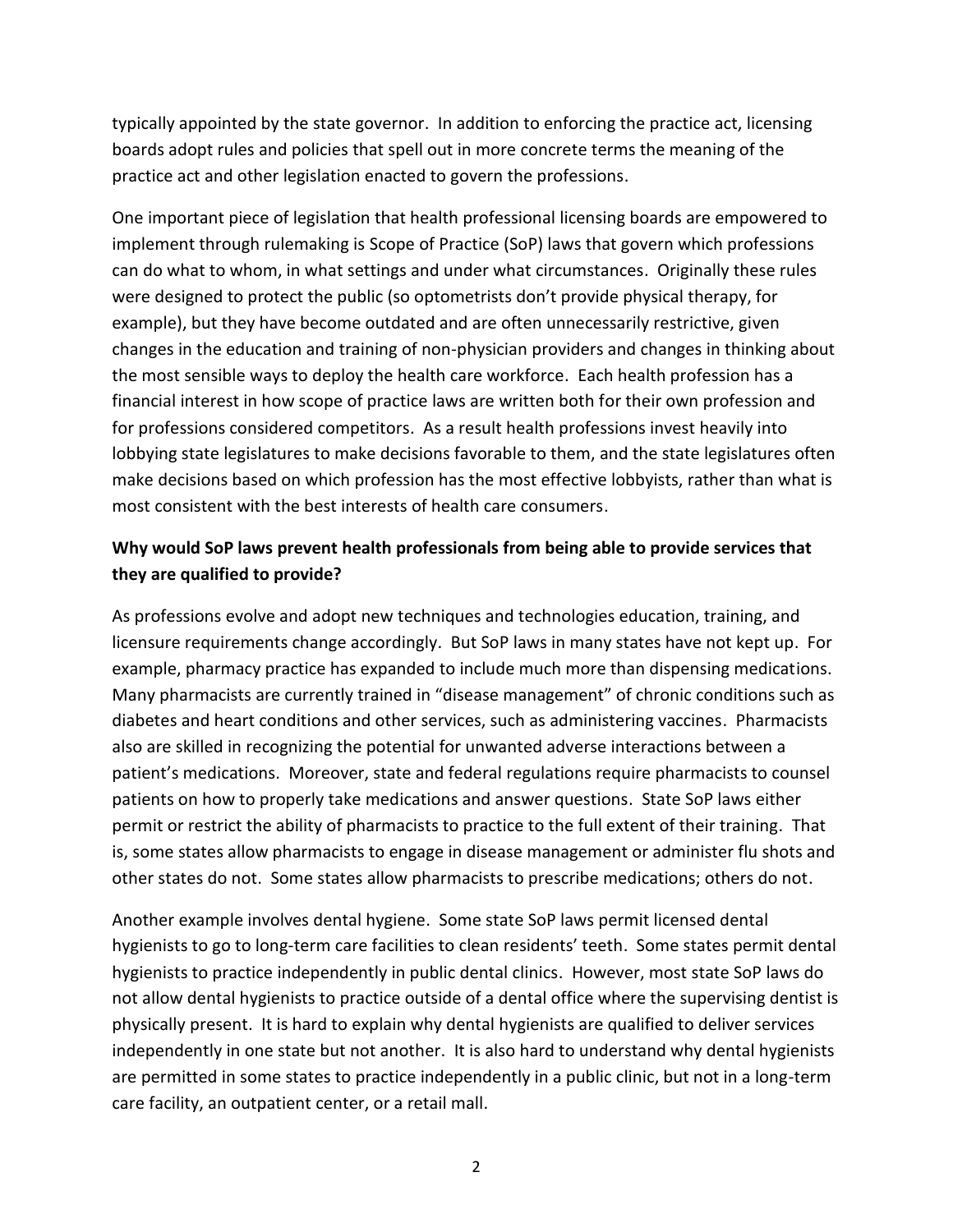# **Has having to get a referral from a primary care physician ever interfered with your ability to get timely and affordable care from a specialist?**

Some states require patients to get a referral from a primary care physician (or occasionally another primary care provider) prior to seeing another health care provider, such as a physical therapist (PT). Getting the referral can involve expense, inconvenience, and potentially harmful delay in receiving needed therapy. Obtaining a referral can be especially difficult for residents of rural areas where primary care practitioners are in short supply.

For example, if you were to strain your arm playing tennis, wouldn't you want the option to go to a physical therapist as soon as possible to get help regaining full use of that arm? In some states you would first have to schedule an appointment with a primary care physician to obtain a referral for physical therapy. You may have to wait days or weeks until the doctor can see you, and the delay could impact your chances of a successful and speedy recovery. You would likely need to take time off from work to attend the appointment. At the doctor's office, you may have to fill out paperwork, go through a number of physical and lab tests, and make copays or other out of pocket payments your insurance doesn't cover. Also, the referring physician (or other primary care provider), while earning income from the office visit, incurs a cost in terms of time that could be spent with more needy patients. Thus, having to obtain a referral may not only burden patients needing physical therapy, but also may limit access to care for all consumers in the state.

# **What is the difference between Direct Supervision, Collaborative Practice Agreements, and Independent Practice?**

State laws define several relationships between physicians and dentists and other health care providers. The most restrictive is *direct supervision*. Direct supervision requires that a physician (or dentist) be physically present to oversee the services being provided by a nonphysician health care professional, such as a physician assistant (or dental hygienist). *Indirect supervision* is somewhat less restrictive in that it requires a physician (or dentist) be present in the building, but not necessarily in the room where the non-physician health care professional is providing services.

*General supervision* or *collaborative practice agreements* do not require the physician (or dentist) to be in the same building or even in the same city as the health care professional providing services to patients. Under these arrangements, the supervising professional signs an agreement with the supervised health care provider to monitor, review and/or advise (depending on specific legal requirements) on the care provided by the supervised professional and concur with or challenge the chosen course of treatment for specific patients. These arrangements also sometimes specify which services the supervised practitioner is allowed to provide or the medications he or she is allowed to prescribe. Sometimes these arrangements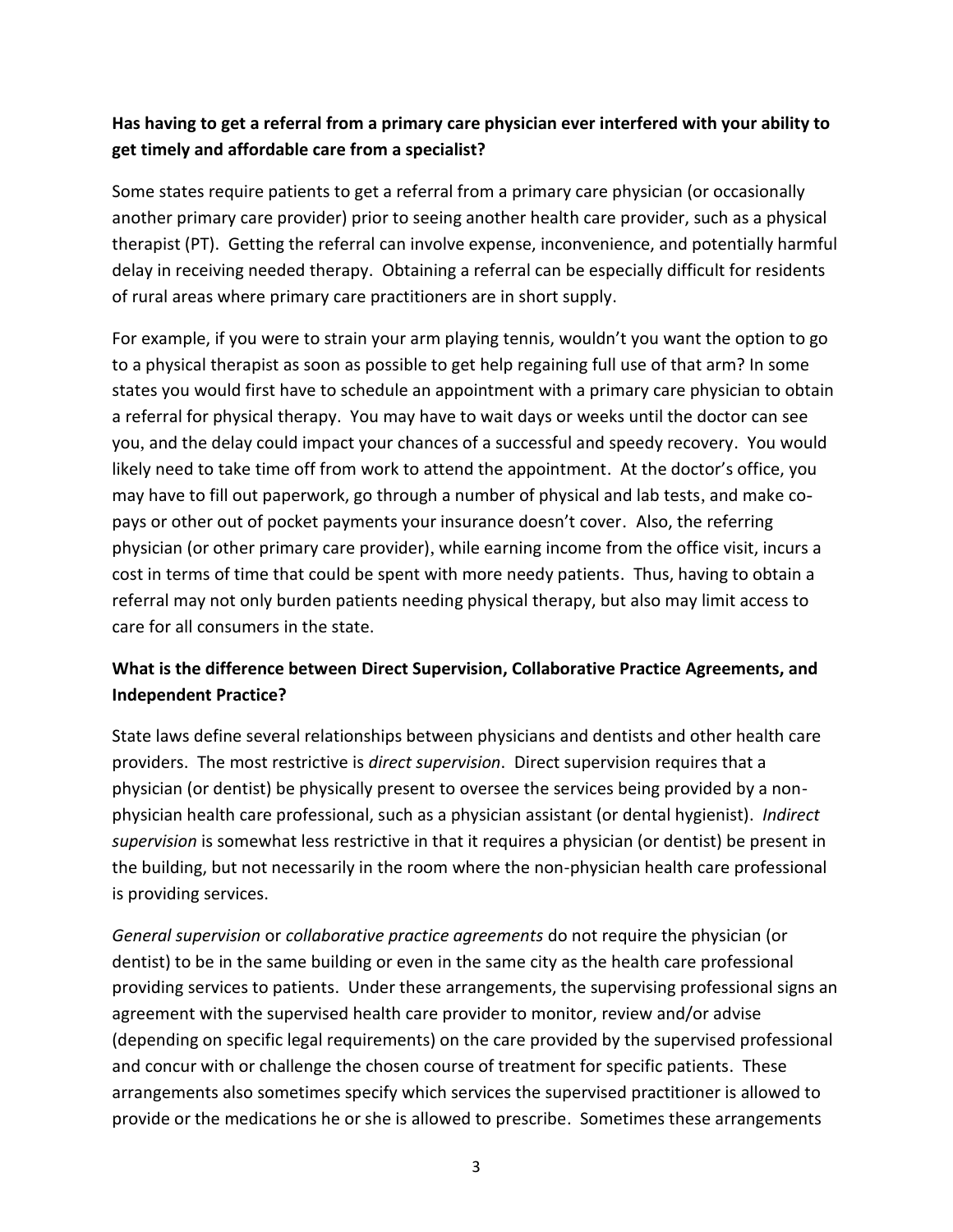are called independent practices because the physician (or dentist) is not present when services are provided and the non-physician provider makes most day-to-day decisions about patient care. The least restrictive regulatory arrangement for health care professionals is *autonomous independent practice*. Unlike general supervision or collaborative practice agreements*,* autonomous independent practice does not involve any oversight over or confirmation of decisions made by the non-physician who makes all diagnostic assessments and treatment recommendations based on his or her own judgment.

#### **How do these different requirements affect the care available to you?**

Unjustified scope of practice restrictions that prevent non-physician providers from practicing to the full extent of their training and skills interfere with patient access to quality affordable health care services. When advanced practice nurses, physician assistants, physical therapists, pharmacists, psychologists, and other non-physician professionals are prevented from practicing to their full capacity by unnecessary restrictions on their scope of practice, or unnecessarily burdensome supervision requirements, patients and their insurers incur unnecessary costs. This one of the reasons we have seen such a growth in retail clinics because they address both access and cost concerns.

#### **What does it mean for scope of practice decisions to be** *evidence-based***?**

In many of CAC's publications, as well as other literature on this subject, you will encounter references to evidence and recommendations that scope of practice decisions be *evidencebased*. This notion is based on the principle that scope of practice decisions should be made based on the demonstrated ability of various health care professions to deliver services safely and effectively and that some professions will have overlapping scopes of practice. The opposing concept holds that if one health care profession can deliver a certain service or category of services, then no other profession can deliver the same services. The concept of "exclusive scopes" is concerned with economic and political benefits for one profession over another, rather than with what is in the best interest of consumers.

In evaluating whether a profession has demonstrated the ability to perform a certain service or type of services there is a variety of different types of evidence that policymakers can consider, including research studies, government reports, expert opinion, surveys, and laws and regulations in other states, among others. Some of these types of evidence are stronger than others. Catherine Dower of the Center for the Health Professions at the University of California, San Francisco has developed an *Evidence Pyramid* to help guide consumers and decisionmakers in evaluating the different types of evidence available for different professions: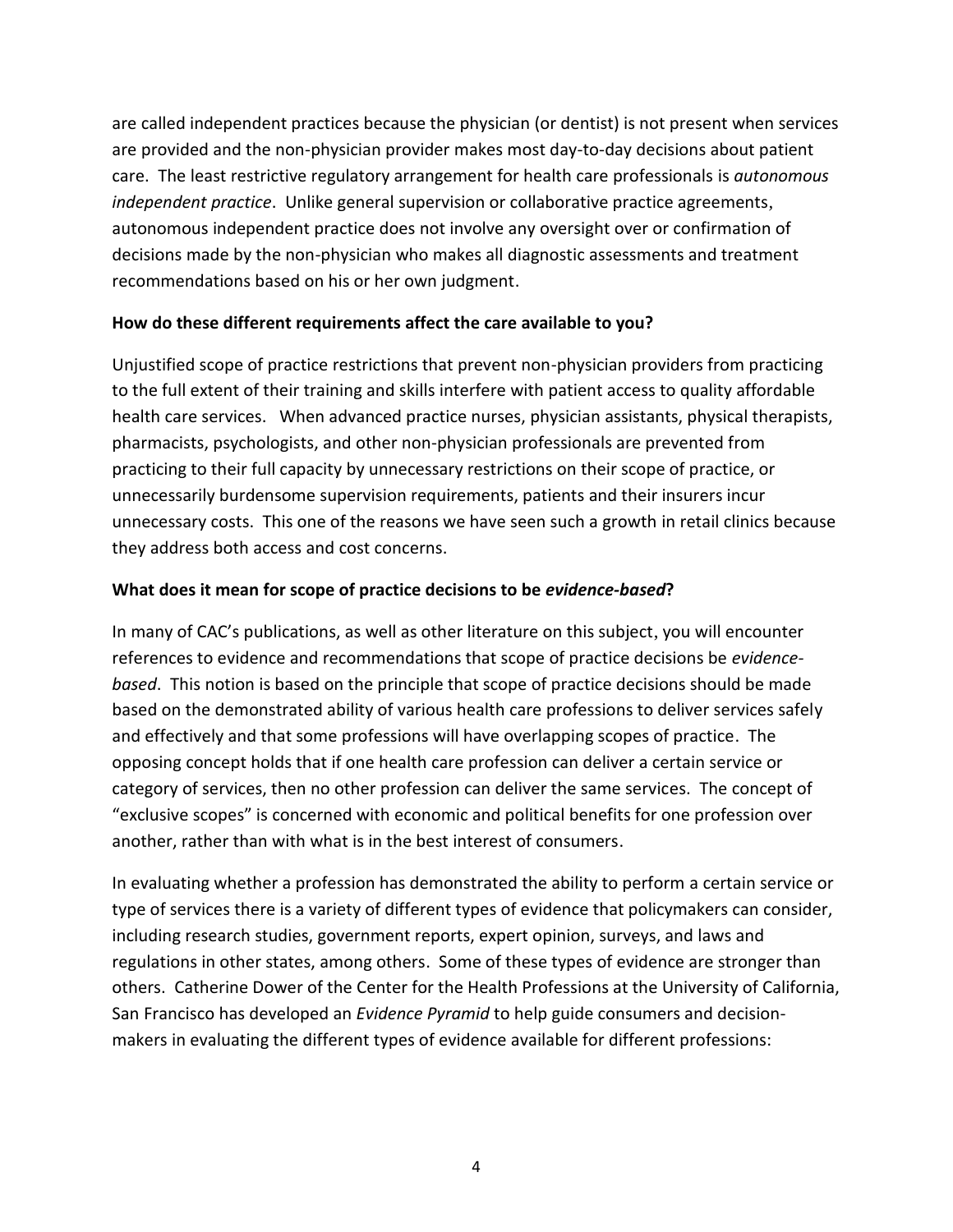



Currently, many professions are unable to point to a significant body of evidence from the civilian health care system in the US that would fall within the top levels of the *Evidence Pyramid*, primarily because researchers cannot study the safety and efficacy of practices that are currently illegal under state scope of practice laws and regulations. However, there is toplevel evidence pertinent to a number of professions that comes from oversees and federal health programs, including the VA, the Military Health System, and the Indian Health Service. Also, some professions, such as advanced practice nurses and dental hygienists, can cite significant amounts of high-quality evidence from the states where these professionals have been allowed to practice independently.

# **Will reforming SoP laws improve access to care by resulting in a more efficient use of the healthcare workforce?**

Reforming scope of practice laws and regulations is the essential first step toward empowering non-physician health care providers and improving consumer access to care. Once scope of practice laws have been modified to enable professionals to practice to the full extent of their training and to allow new models of care to emerge, it will be necessary to address other barriers in the way of professional empowerment and consumer access to care. These include reimbursement policies, insurance practices and regulations, organizational policies, and educational opportunities, among others.